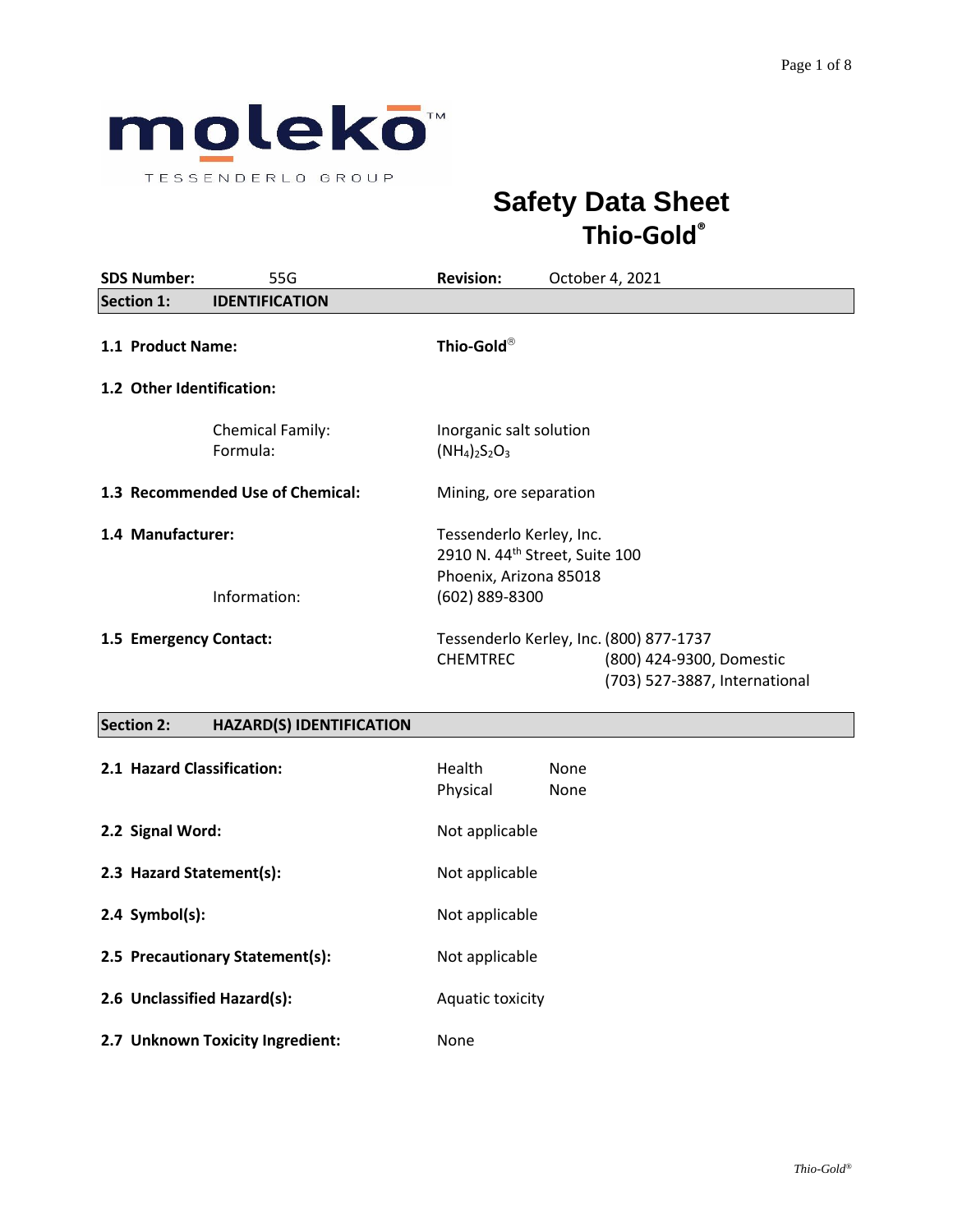# **Section 3: COMPOSITION/INFORMATION on INGREDIENTS**

|  | 3.1 Chemical Ingredients: (See Section 8 for exposure guidelines) |  |  |
|--|-------------------------------------------------------------------|--|--|
|--|-------------------------------------------------------------------|--|--|

| <b>Chemical</b>                                      | <b>Synonym Common Name</b> | CAS No.    | <b>EINECS No.</b> | % by Wt.    |
|------------------------------------------------------|----------------------------|------------|-------------------|-------------|
| Thiosulfuric acid $(H_2S_2O_3)$ ,<br>diammonium salt | Ammonium thiosulfate       | 7783-18-8  | 231-982-0         | $50 - 60$   |
| Diazanium sulfate                                    | Ammonium sulfate           | 7783-20-2  | 231-984-1         | $0 - 9$     |
| Ammonium sulfite                                     | Ammonium sulfite           | 10196-04-0 | 233-484-9         | $0.1 - 5$   |
| Water                                                | Water                      | 7732-18-5  | 231-791-2         | Remaining % |

### **Section 4: FIRST AID MEASURES**

#### **4.1 Symptoms/Effects:**

|           | Acute:          | Eye contact may cause eye irritation. Repeated or prolonged skin contact may<br>cause skin irritation. Ingestion may irritate the gastrointestinal tract.                                                                      |
|-----------|-----------------|--------------------------------------------------------------------------------------------------------------------------------------------------------------------------------------------------------------------------------|
|           | Chronic:        | No known chronic effects.                                                                                                                                                                                                      |
| 4.2 Eyes: |                 | Immediately flush with large quantities of water for 15 minutes. Hold eyelids apart<br>during irrigation to ensure thorough flushing of the entire area of the eye and lids.<br>Obtain medical attention if irritation occurs. |
| 4.3 Skin: |                 | Immediately flush with large quantities of water. Remove contaminated clothing<br>under a safety shower. Continue rinsing. Obtain medical attention if irritation<br>occurs.                                                   |
|           | 4.4 Ingestion:  | If victim is conscious, give 2 to 4 glasses of water and induce vomiting by touching<br>finger to back of throat. Obtain medical attention.                                                                                    |
|           | 4.5 Inhalation: | Remove victim from contaminated atmosphere. If breathing is labored, administer<br>Oxygen. If breathing has ceased, clear airway and start CPR. Obtain medical<br>attention.                                                   |

# **Section 5: FIRE FIGHTING MEASURES**

#### **5.1 Flammable Properties:** (See Section 9, for additional flammable properties)

**NFPA: Health - 1 Flammability - 0 Reactivity - 0**

#### **5.2 Extinguishing Media:**

| 5.2.1 Suitable Extinguishing Media: | Not flammable, use media suitable for combustibles |
|-------------------------------------|----------------------------------------------------|
|                                     | involved in fire.                                  |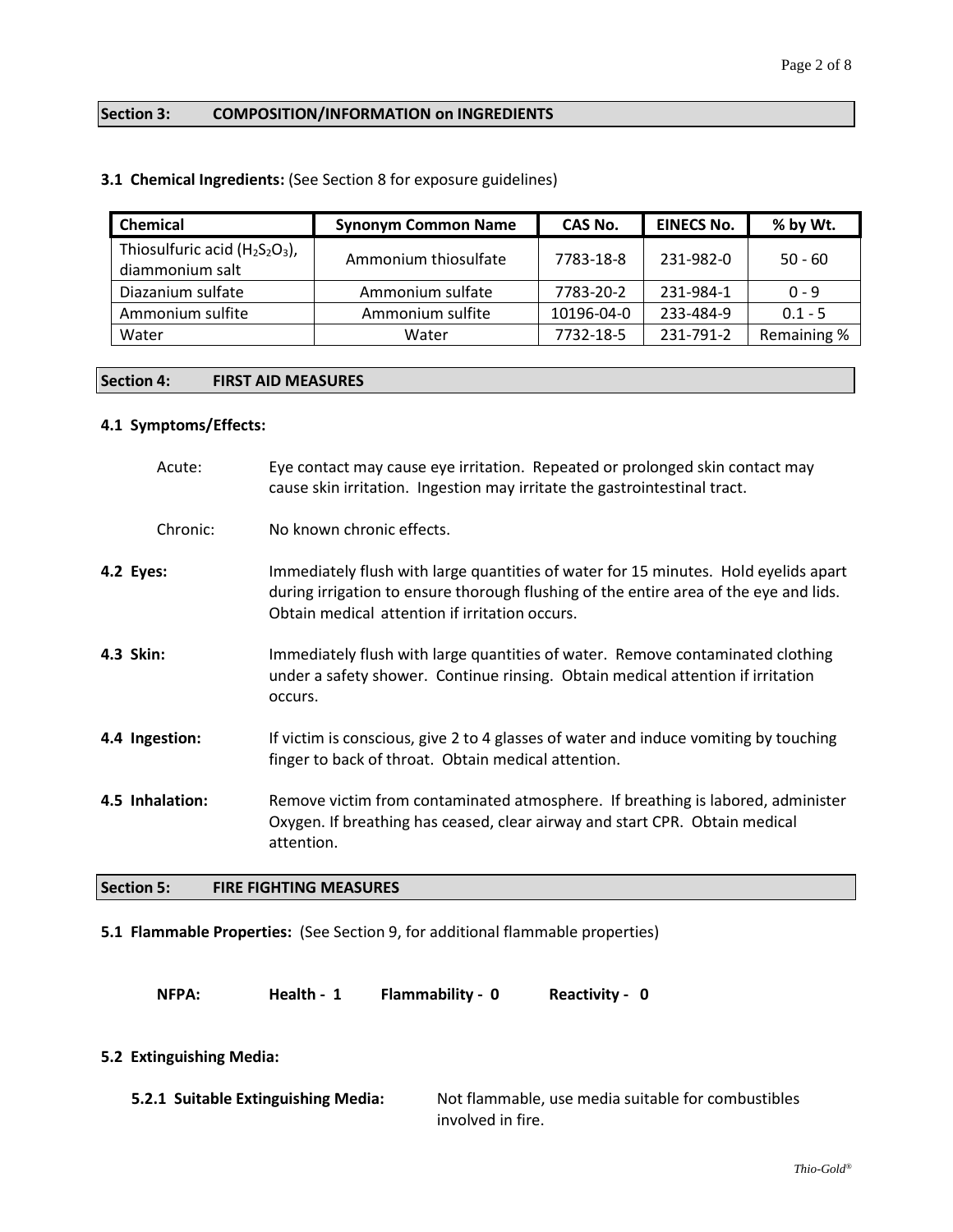**5.2.2 Unsuitable Extinguishing Media:** Not applicable.

#### **5.3 Protection of Firefighters:**

**5.3.1 Specific Hazards Arising from the Chemical:**

| <b>Physical Hazards:</b> | Heating (flames) of closed or sealed containers may cause violent<br>rupture of container due to thermal expansion of compressed<br>gases.                                                                                             |
|--------------------------|----------------------------------------------------------------------------------------------------------------------------------------------------------------------------------------------------------------------------------------|
| <b>Chemical Hazards:</b> | Heating causes release of Ammonia vapors. Vapors are irritating to<br>eyes, skin and respiratory tract. Heating to dryness may cause the<br>release of Ammonia, Ammonium sulfate, Sulfur and Oxides of<br>Sulfur (respiratory hazard). |

#### **5.3.2 Protective Equipment and Precautions for Firefighters:**

Firefighters should wear self-contained breathing apparatus (SCBA) and full fire-fighting turnout gear. Keep containers/storage vessels in fire area cooled with water spray.

#### **Section 6: ACCIDENTAL RELEASE MEASURES**

| <b>6.1 Personal Precautions:</b>      | Use personal protective equipment specified in Section 8. Isolate<br>the release area and deny entry to unnecessary, unprotected and<br>untrained personnel.                                                  |
|---------------------------------------|---------------------------------------------------------------------------------------------------------------------------------------------------------------------------------------------------------------|
| <b>6.2 Environmental Precautions:</b> | Keep out of "waters of the United States" because of potential<br>aquatic toxicity (See Section 12).                                                                                                          |
| 6.3 Methods of Containment:           |                                                                                                                                                                                                               |
| <b>Small Release:</b>                 | Confine and absorb small releases with sand, earth or other inert<br>absorbents.                                                                                                                              |
| Large Release:                        | Shut off release if safe to do so. Dike spill area with earth, sand or<br>other inert absorbents to prevent runoff into surface waterways<br>(potential aquatic toxicity), storm drains or sewers.            |
| 6.4 Method for Cleanup:               |                                                                                                                                                                                                               |
| <b>Small Release:</b>                 | Shovel up absorbed material and place in drums for disposal as a<br>chemical waste or recycle as the original product was<br>intended.                                                                        |
| Large Release:                        | Recover as much of the spilled product as possible using portable<br>pump and hoses. Use as originally intended or dispose of as a<br>chemical waste. Treat remaining material as a small release<br>(above). |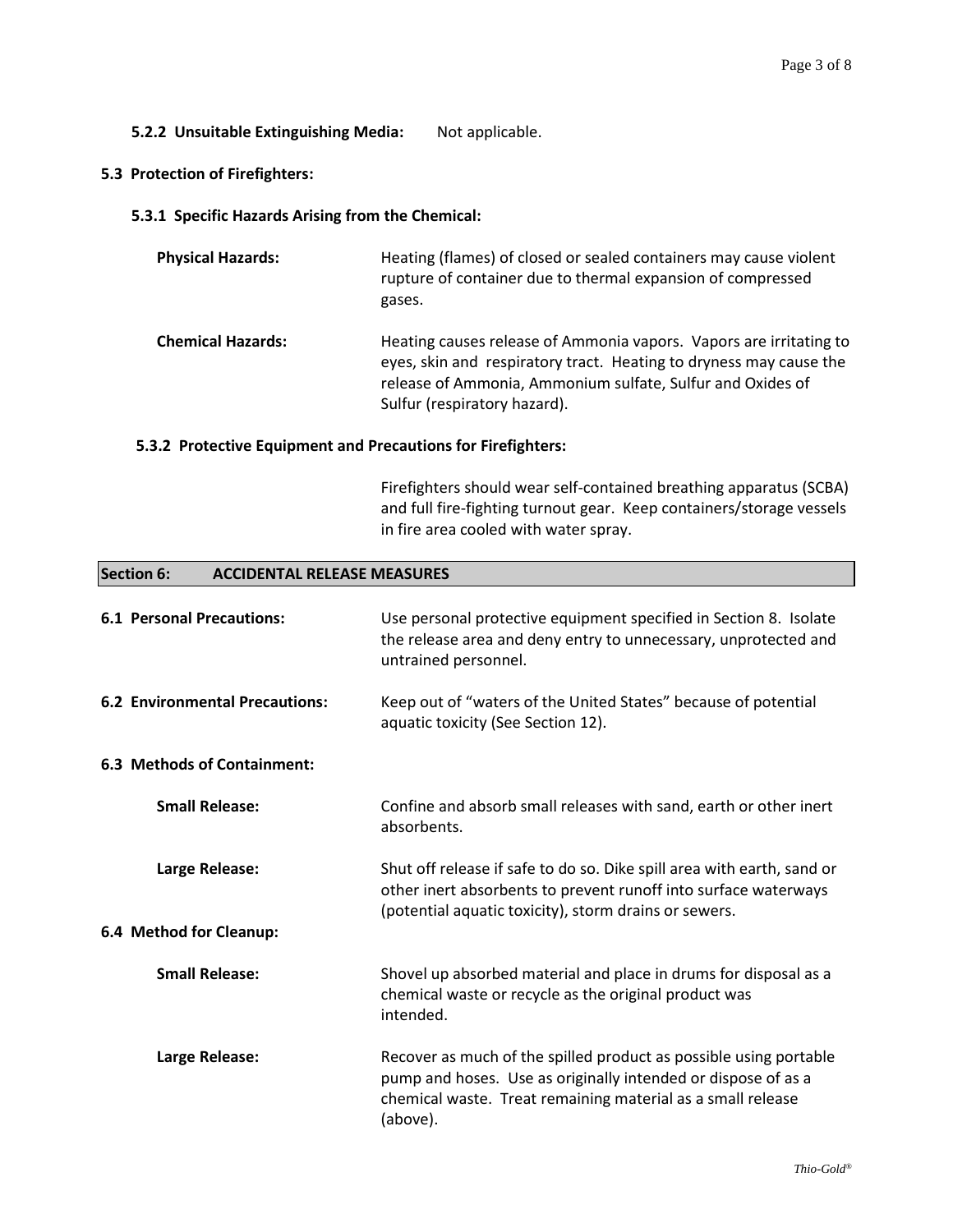#### **Section 7: HANDLING and STORAGE**

| 7.1 Handling: | Avoid contact with eyes. Use only in a well-ventilated area. Wash thoroughly after<br>handling. Avoid prolonged or repeated breathing of vapors. Avoid prolonged or<br>repeated contact with the skin. |
|---------------|--------------------------------------------------------------------------------------------------------------------------------------------------------------------------------------------------------|
| 7.2 Storage:  | Store in well-ventilated areas. Do not store combustibles in the area of storage<br>ilang ang taong pangalang pangangang at haat ng flama. Chang tatag ang lamallan                                    |

vessels. Keep away from any sources of heat or flame. Store totes and smaller containers out of direct sunlight at moderate temperatures. (See Section 10.5, for materials of construction)

#### **Section 8: EXPOSURE CONTROLS/PERSONAL PROTECTION**

#### **8.1 Exposure Guidelines:**

| Chemical                                             |             | <b>OSHA PELS</b> |      | <b>ACGIH TLVs</b> |
|------------------------------------------------------|-------------|------------------|------|-------------------|
|                                                      | TWA         | STEL/C           | TWA  | <b>STEL</b>       |
| Thiosulfuric acid $(H_2S_2O_3)$ ,<br>diammonium salt | None        | None             | None | None              |
| Diazanium sulfate                                    | <b>None</b> | <b>None</b>      | None | None              |
| Ammonium sulfite                                     | None        | <b>None</b>      | None | None              |
| Water                                                | None        | None             | None | None              |

**8.2 Engineering Controls:** Use adequate exhaust ventilation to prevent inhalation of product vapors. Maintain eye wash/safety shower in areas where product is handled

#### **8.3 Personal Protective Equipment (PPE):**

| 8.3.1 Eye/Face Protection:    | Chemical goggles and a full face shield.                                                                                                                                                                                                    |
|-------------------------------|---------------------------------------------------------------------------------------------------------------------------------------------------------------------------------------------------------------------------------------------|
| 8.3.2 Skin Protection:        | Neoprene rubber gloves and apron should be worn to<br>prevent repeated or prolonged contact with the liquid.<br>Wash contaminated clothing prior to reuse.                                                                                  |
| 8.3.3 Respiratory Protection: | None generally required. If conditions exist where mist<br>may be generated, a NIOSH/MSHA approved mist<br>respirator should be worn.                                                                                                       |
| 8.3.4 Hygiene Considerations: | There are no known hazards associated with this product<br>when used as recommended, however common good<br>industrial hygiene practices should be followed, such as<br>washing thoroughly after handling and before eating or<br>drinking. |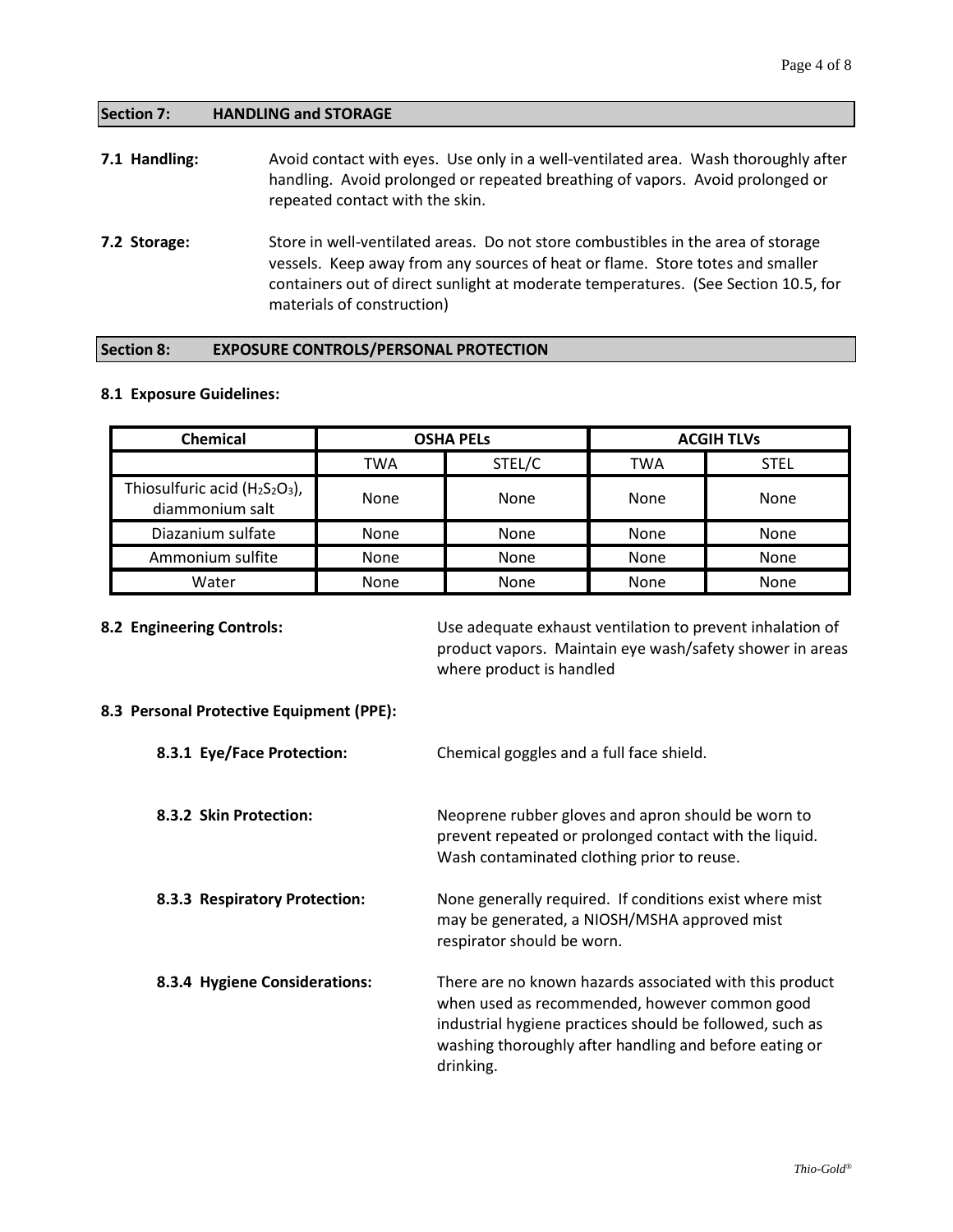# **Section 9: PHYSICAL and CHEMICAL PROPERTIES**

| Colorless to yellow liquid<br>May have slight Ammonia or organic odor<br>Ammonia – 0.037 ppm (0.026 mg/m <sup>3</sup> )<br>7 - 8 (Typical)<br>$30^{\circ}F - 60^{\circ}F (-1.1^{\circ}C - 15.6^{\circ}C)$ (Typical)<br>210°F - 220°F (98.9°C - 104.4°C)<br>Not applicable<br>Not determined<br>Not applicable<br>Not applicable<br>18 mm Hg (2.4 kPa) @ 70°F (21.1°C)<br>Not determined<br>1.32 - 1.35 (11.0 - 11.2 lbs/gal)<br>800 gm/L @ 20°C (water) 100% Ammonium thiosulfate<br>Not applicable |
|-----------------------------------------------------------------------------------------------------------------------------------------------------------------------------------------------------------------------------------------------------------------------------------------------------------------------------------------------------------------------------------------------------------------------------------------------------------------------------------------------------|
| Not applicable<br>302°F (150°C) 100% Ammonium thiosulfate<br>4.7 Cp (0.0047 Pa s) at 25°C (77°F)                                                                                                                                                                                                                                                                                                                                                                                                    |
|                                                                                                                                                                                                                                                                                                                                                                                                                                                                                                     |

# **Section 10: STABILITY and REACTIVITY**

| 10.1 Reactivity:                         | Avoid interaction with heat (flames), oxidizers, acids or<br>alkalis (see details below in this section).                                                                                                                                                                                                                                                                  |
|------------------------------------------|----------------------------------------------------------------------------------------------------------------------------------------------------------------------------------------------------------------------------------------------------------------------------------------------------------------------------------------------------------------------------|
| 10.2 Chemical Stability:                 | This is a stable material under normal (ambient)<br>temperatures and pressure.                                                                                                                                                                                                                                                                                             |
| 10.3 Possibility of Hazardous Reactions: | Strong oxidizers such as nitrates, nitrites or chlorates can<br>cause explosive mixtures if heated to dryness.                                                                                                                                                                                                                                                             |
| 10.4 Conditions to Avoid:                | High temperatures and fire conditions.                                                                                                                                                                                                                                                                                                                                     |
| 10.5 Incompatible Materials:             | Acids will cause a release of Sulfur dioxide, a severe<br>respiratory hazard. Alkalis will accelerate the evolution of<br>Ammonia. This product is not compatible with Copper,<br>Zinc or their alloys (i.e. bronze, brass, galvanized metals,<br>etc.). These materials of construction should not be used<br>in handling systems or storage containers for this product. |
| 10.6 Hazardous Decomposition Products:   | Heating this product will evolve Ammonia. Heating to<br>dryness will produce Ammonia, Ammonium sulfate, Sulfur<br>and Oxides of Sulfur.                                                                                                                                                                                                                                    |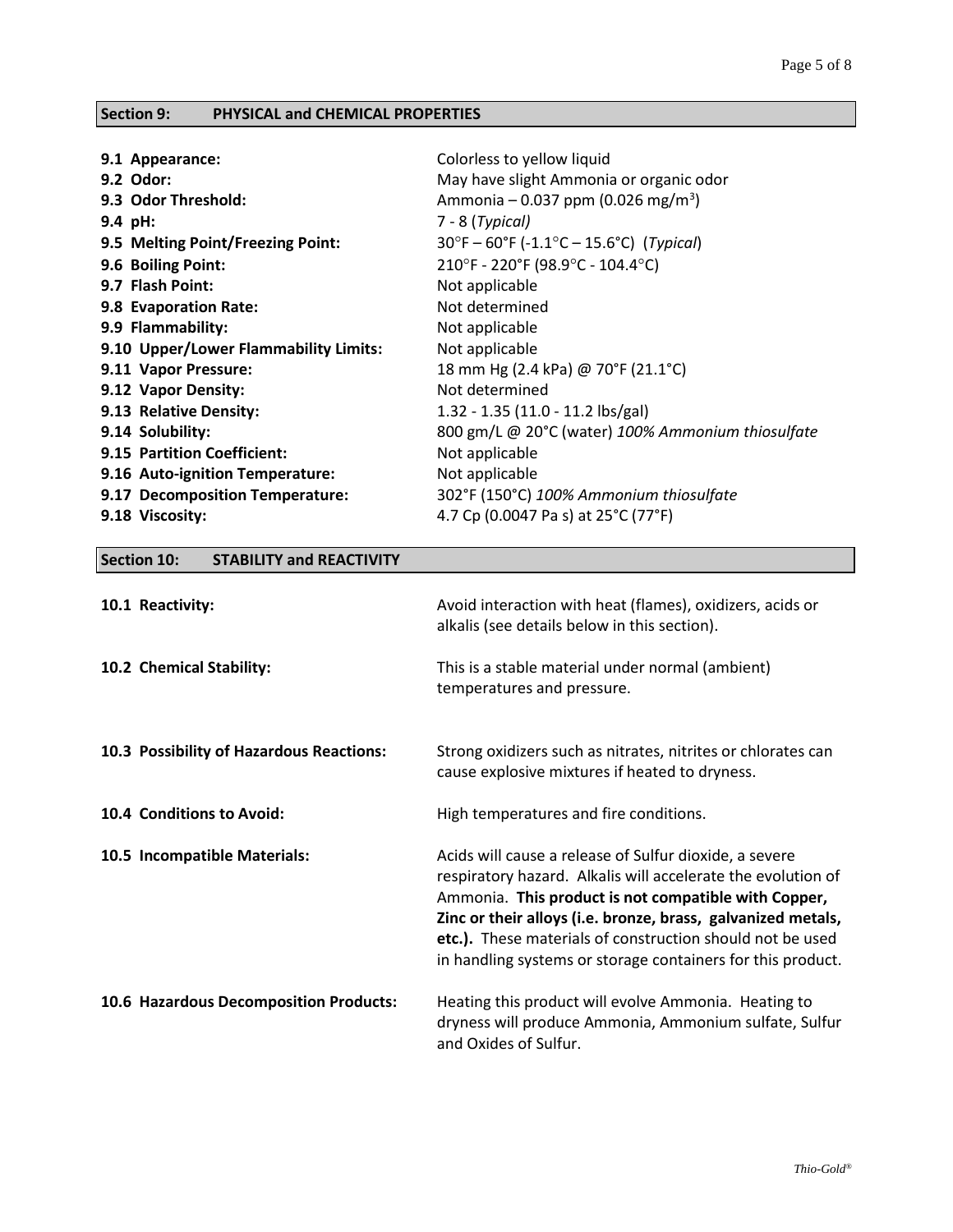**Section 11: TOXICOLOGICAL INFORMATION**

| 11.1 Oral:         | Oral-Rat LD <sub>50</sub> : 1,950 - 2,890 mg/kg (ammonium thiosulfate).<br>Oral-Mouse LD <sub>50</sub> : 2,100 - >3,000 mg/kg (ammonium thiosulfate).<br>Oral-Rat $LD_{50}$ : 2,000 – 4,250 mg/kg (ammonium sulfate).                                                        |
|--------------------|------------------------------------------------------------------------------------------------------------------------------------------------------------------------------------------------------------------------------------------------------------------------------|
| 11.2 Dermal:       | Skin Irritation/corrosion test on Rabbit & Rat: Non-Irritating Rat > 2,000<br>mg/kg (ammonium sulfate)                                                                                                                                                                       |
| 11.3 Inhalation:   | Inhalation-Rat $LC_{50}$ : > 2,260 mg/m <sup>3</sup> (4 hrs - ammonium thiosulfate).<br>Inhalation-Mouse $LC_{50}$ : > 1,800 mg/m <sup>3</sup> (4 hrs - ammonium thiosulfate).<br>Inhalation-Rabbit LD <sub>50</sub> : > 2,200 ug/m <sup>3</sup> (1 Hr. - ammonium sulfate). |
| 11.4 Eyes:         | Eye irritation/corrosion, Rabbit, OECD 405. Non-irritating (ammonium<br>thiosulfate).                                                                                                                                                                                        |
|                    | 11.5 Chronic/Carcinogenicity: Not listed in NTP, IARC or by OSHA.                                                                                                                                                                                                            |
| 11.6 Teratology:   | No data available.                                                                                                                                                                                                                                                           |
| 11.7 Reproduction: | No data available.                                                                                                                                                                                                                                                           |
| 11.8 Mutagenicity: | No data available.                                                                                                                                                                                                                                                           |

#### **Section 12: ECOLOGICAL INFORMATION**

| 12.1 Ecotoxicity:                 | Static acute 96 hour-LC <sub>50</sub> for bluegills is 1,000 mg/L<br>Static acute 96 hour-LC <sub>50</sub> for rainbow trout is 770 mg/L<br>Static acute 96 hour-LC <sub>50</sub> for sheepshead minnow is $>$ 1,000 mg/L<br>Static acute 96 hour-LC <sub>50</sub> for mysid shrimp is 77 mg/L |
|-----------------------------------|------------------------------------------------------------------------------------------------------------------------------------------------------------------------------------------------------------------------------------------------------------------------------------------------|
| 12.2 Persistence & Degradability: | No data available.                                                                                                                                                                                                                                                                             |
| 12.3 Bioaccumulative Potential:   | This product is not bio-accumulative.                                                                                                                                                                                                                                                          |
| 12.4 Mobility in Soil:            | No data available.                                                                                                                                                                                                                                                                             |
| 12.5 Other Adverse Effects:       | None                                                                                                                                                                                                                                                                                           |

# **Section 13: DISPOSAL CONSIDERATIONS**

Consult federal, state and local regulations for disposal requirements.

#### **Section 14: TRANSPORT INFORMATION**

#### **14.1 Basic Shipping Description:**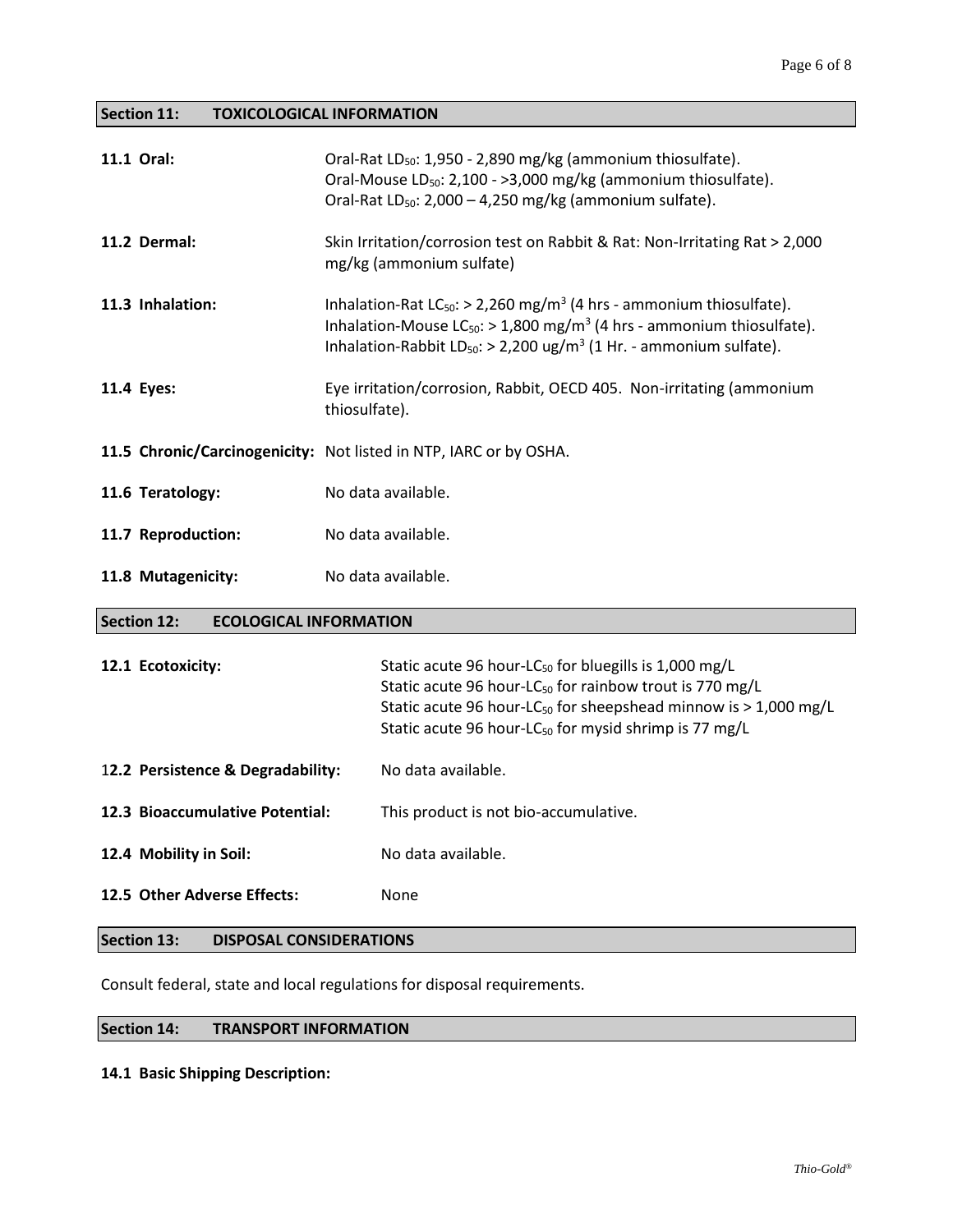| 14.1.1 Proper Shipping Name:<br>14.1.2 Hazard Classes:<br>14.1.3 Identification Number:<br>14.1.4 Packing Group:<br>14.1.5 Hazardous Substance:<br>14.1.6 Marine Pollutant: | Ammonium thiosulfate solution (Not regulated by<br>DOT)<br>Not applicable<br>Not applicable<br>Not applicable<br><b>No</b><br><b>No</b> |
|-----------------------------------------------------------------------------------------------------------------------------------------------------------------------------|-----------------------------------------------------------------------------------------------------------------------------------------|
| 14.2 Additional Information:                                                                                                                                                |                                                                                                                                         |
| 14.2.1 Other DOT Requirements:                                                                                                                                              |                                                                                                                                         |
| 14.2.1.1 Reportable Quantity:<br>14.2.1.2 Placard(s):<br>14.2.1.3 Label(s):                                                                                                 | <b>No</b><br>Not applicable<br>Not applicable                                                                                           |
| 14.2.2 USCG Classification:                                                                                                                                                 | Class 43, Misc. water solutions Chris Code - ATV                                                                                        |
|                                                                                                                                                                             |                                                                                                                                         |
| 14.2.3 International Transportation:                                                                                                                                        |                                                                                                                                         |
| 14.2.3.1 IMO:<br>14.2.3.2 IATA:<br>14.2.3.3 TDG (Canada):<br>14.2.3.4 ADR (Europe):<br>14.2.3.5 ADG (Australia):                                                            | Pollution Category (C) See USCG, Section 14.2.2.<br>Not regulated<br>Not regulated<br>Not regulated<br>Not regulated                    |
| 14.2.4 Emergency Response Guide:                                                                                                                                            | Not applicable                                                                                                                          |
| 14.2.5 ERAP - Canada:                                                                                                                                                       | Not applicable                                                                                                                          |

# **Section 15: REGULATORY INFORMATION**

# **15.1 U.S. Federal Regulations:**

| 15.1.1 OSHA: |                        | This product is not considered hazardous under the criteria of the Federal<br>OSHA Hazard Communication Standard (29 CFR 1910.1200). |                           |           |  |
|--------------|------------------------|--------------------------------------------------------------------------------------------------------------------------------------|---------------------------|-----------|--|
| 15.1.2 TSCA: |                        | Product is contained in USEPA Toxic Substance Control Act Inventory.                                                                 |                           |           |  |
|              | <b>15.1.3 CERCLA:</b>  | Reportable Quantity – No                                                                                                             |                           |           |  |
|              | 15.1.4 SARA Title III: |                                                                                                                                      |                           |           |  |
|              |                        | 15.1.4.1 Extremely Hazardous Substance (EHS):                                                                                        | No                        |           |  |
|              |                        | 15.1.4.2 Section 312 (Tier II) Ratings:                                                                                              | Immediate (acute)<br>Fire | No.<br>No |  |